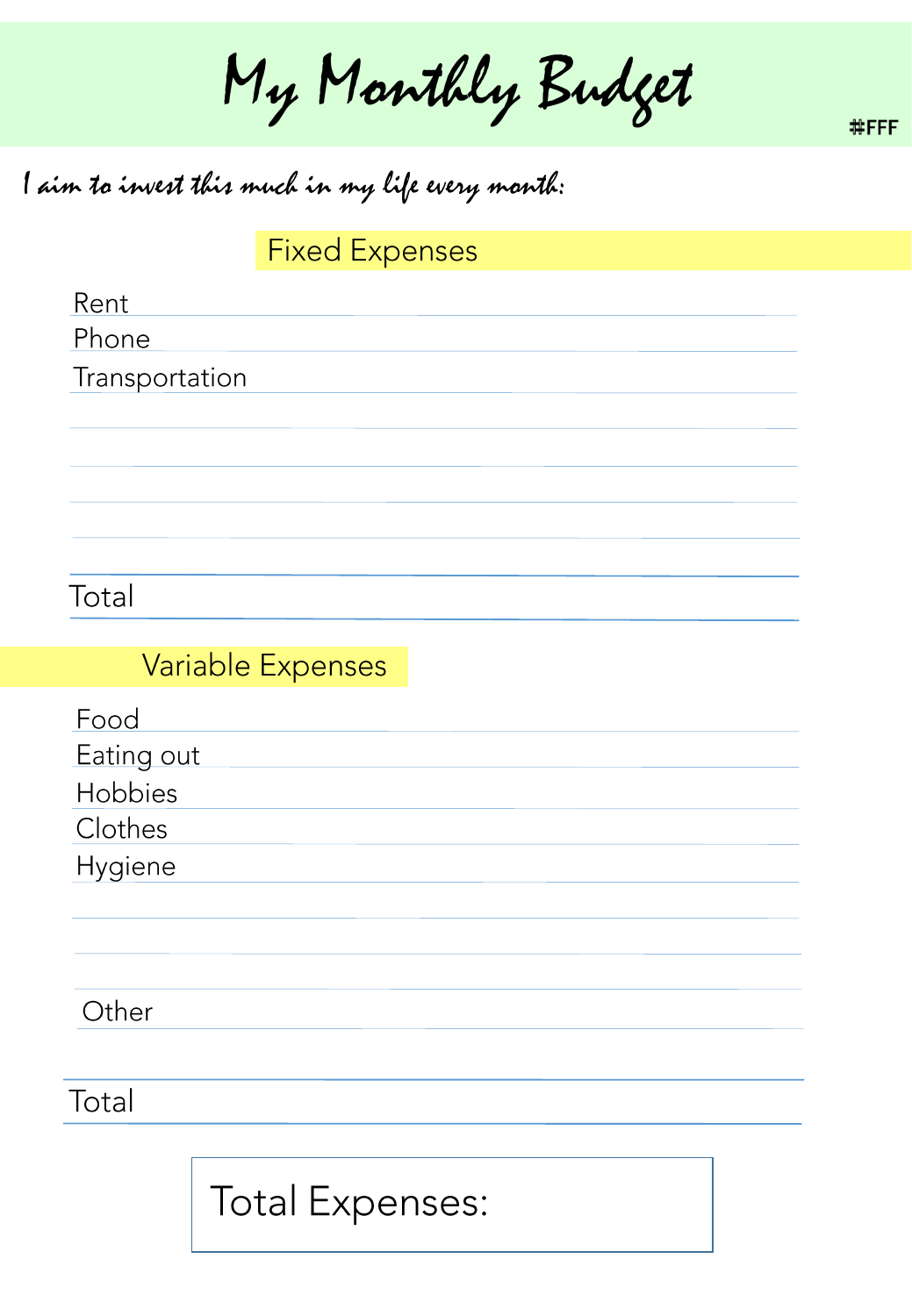My Budget January

#FFFF

| This month I have earned: |                          |
|---------------------------|--------------------------|
| Income                    |                          |
| Salary                    |                          |
| Other                     |                          |
| <b>Total Income</b>       |                          |
| <b>Fixed Expenses</b>     | <b>Variable Expenses</b> |
| Rent                      | Food                     |
| Phone                     | Eating out               |
| Transportation            | Hobbies                  |
|                           | Clothes                  |
|                           | <b>Hygiene</b>           |
|                           |                          |
|                           | Other                    |
| Total                     | Total                    |

| This month I have spent: |  |
|--------------------------|--|
|                          |  |

Total Expenses:

I have saved this much to invest in my future self:

Total Income  $+$ 

Total Expenses -

Savings January Savings from before +

Savings January =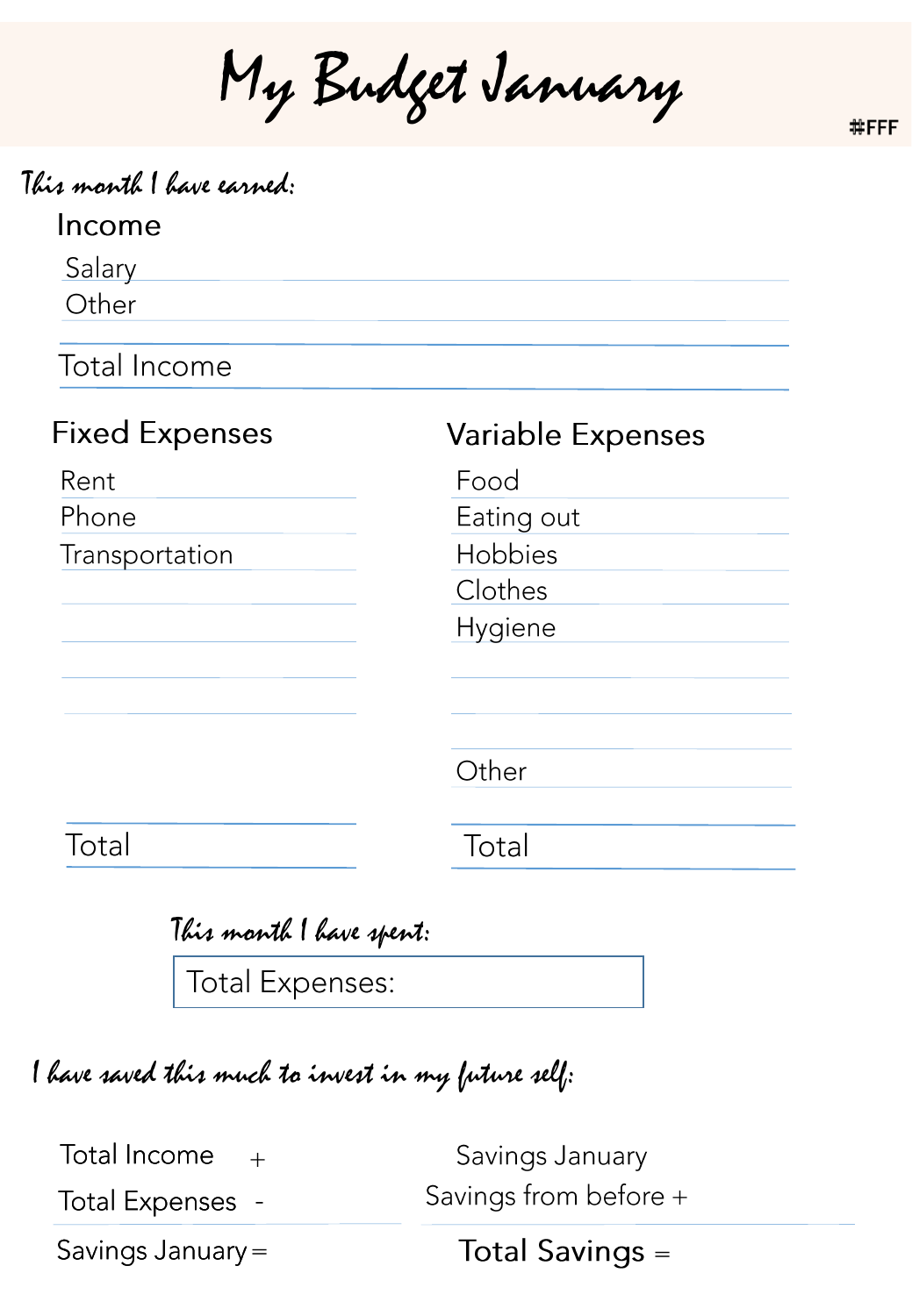Calculation Sheet January

| Food  | Eating out | Clothes |
|-------|------------|---------|
|       |            |         |
|       |            |         |
|       |            |         |
|       |            |         |
| Total | Total      | Total   |
|       |            |         |
|       |            |         |
|       |            |         |
|       |            |         |
|       |            |         |
| Total | Total      | Total   |
|       |            | Other   |
|       |            |         |

Total

Total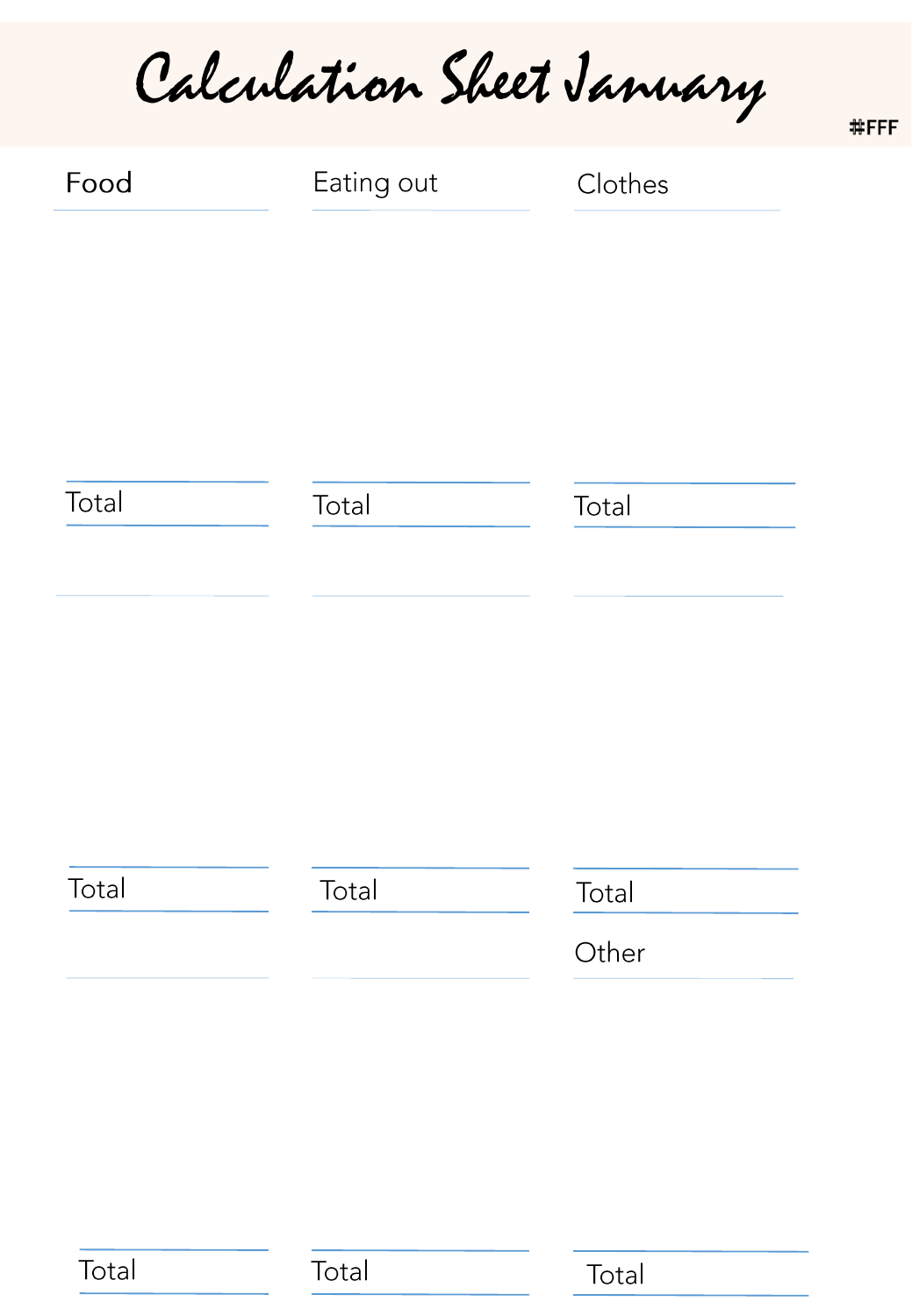My Budget February

| This month I have earned: |                          |
|---------------------------|--------------------------|
| Income                    |                          |
| Salary                    |                          |
| Other                     |                          |
| <b>Total Income</b>       |                          |
| <b>Fixed Expenses</b>     | <b>Variable Expenses</b> |
| Rent                      | Food                     |
| Phone                     | Eating out               |
| Transportation            | Hobbies                  |
|                           | Clothes                  |
|                           | Hygiene                  |
|                           |                          |
|                           | Other                    |
| Total                     | Total                    |
|                           |                          |

| This manth I have spent:                                                                                                                                                                                                                                                                                                                                                                                                               |  |
|----------------------------------------------------------------------------------------------------------------------------------------------------------------------------------------------------------------------------------------------------------------------------------------------------------------------------------------------------------------------------------------------------------------------------------------|--|
| $\sqrt{\frac{1}{\sum_{x} \left(1 - \frac{1}{\sqrt{1 - \frac{1}{\sqrt{1 - \frac{1}{\sqrt{1 - \frac{1}{\sqrt{1 - \frac{1}{\sqrt{1 - \frac{1}{\sqrt{1 - \frac{1}{\sqrt{1 - \frac{1}{\sqrt{1 - \frac{1}{\sqrt{1 - \frac{1}{\sqrt{1 - \frac{1}{\sqrt{1 - \frac{1}{\sqrt{1 - \frac{1}{\sqrt{1 - \frac{1}{\sqrt{1 - \frac{1}{\sqrt{1 - \frac{1}{\sqrt{1 - \frac{1}{\sqrt{1 - \frac{1}{\sqrt{1 - \frac{1}{\sqrt{1 - \frac{1}{\sqrt{1 - \frac{$ |  |

lotal Expenses:

I have saved this much to invest in my future self:

Total Income  $+$ 

Total Expenses -

Savings February Total Previous Month +

Savings February =

**Total Savings =** 

#FFFF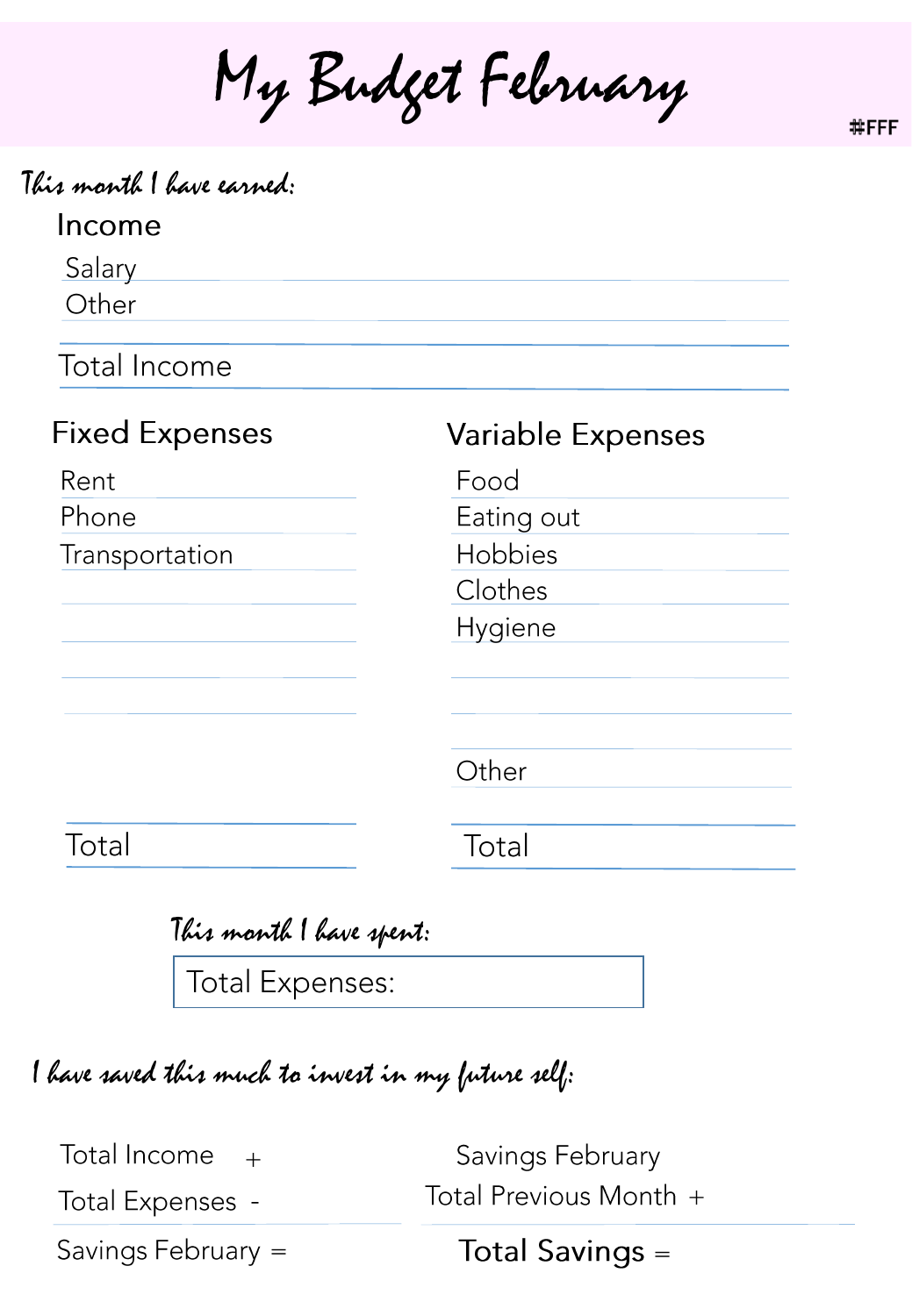Calculation Sheet February

| Food  | Eating out | Clothes |
|-------|------------|---------|
|       |            |         |
|       |            |         |
|       |            |         |
| Total | Total      | Total   |
|       |            |         |
|       |            |         |
|       |            |         |
|       |            |         |
| Total | Total      | Total   |
|       |            |         |
|       |            | Other   |

Total

Total

Total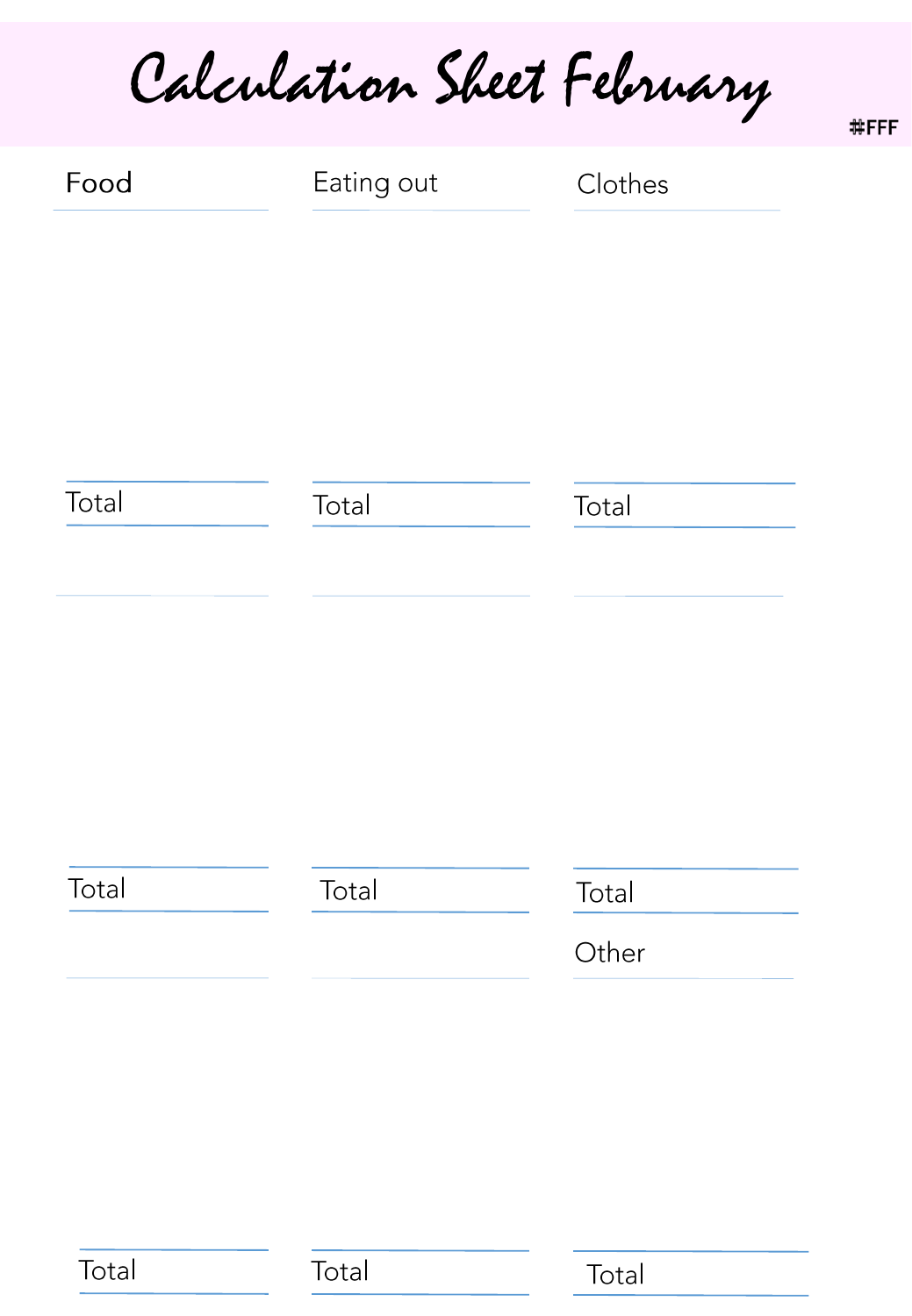My Budget March

#FFFF

| Income                |                          |
|-----------------------|--------------------------|
| Salary                |                          |
| Other                 |                          |
| <b>Total Income</b>   |                          |
| <b>Fixed Expenses</b> | <b>Variable Expenses</b> |
| Rent                  | Food                     |
| Phone                 | Eating out               |
| Transportation        | Hobbies                  |
|                       | Clothes                  |
|                       | Hygiene                  |
|                       |                          |
|                       | Other                    |
| Total                 | Total                    |

| This month I have spent:                                                                     |  |  |
|----------------------------------------------------------------------------------------------|--|--|
| $\left  \begin{array}{cccc} \text{ }\\ \text{ }\\ \text{ }\\ \text{ }\\ \end{array} \right.$ |  |  |

Total Expenses:

I have saved this much to invest in my future self:

Total Income  $+$ 

Total Expenses -

Savings March Total Previous Month +

Savings March =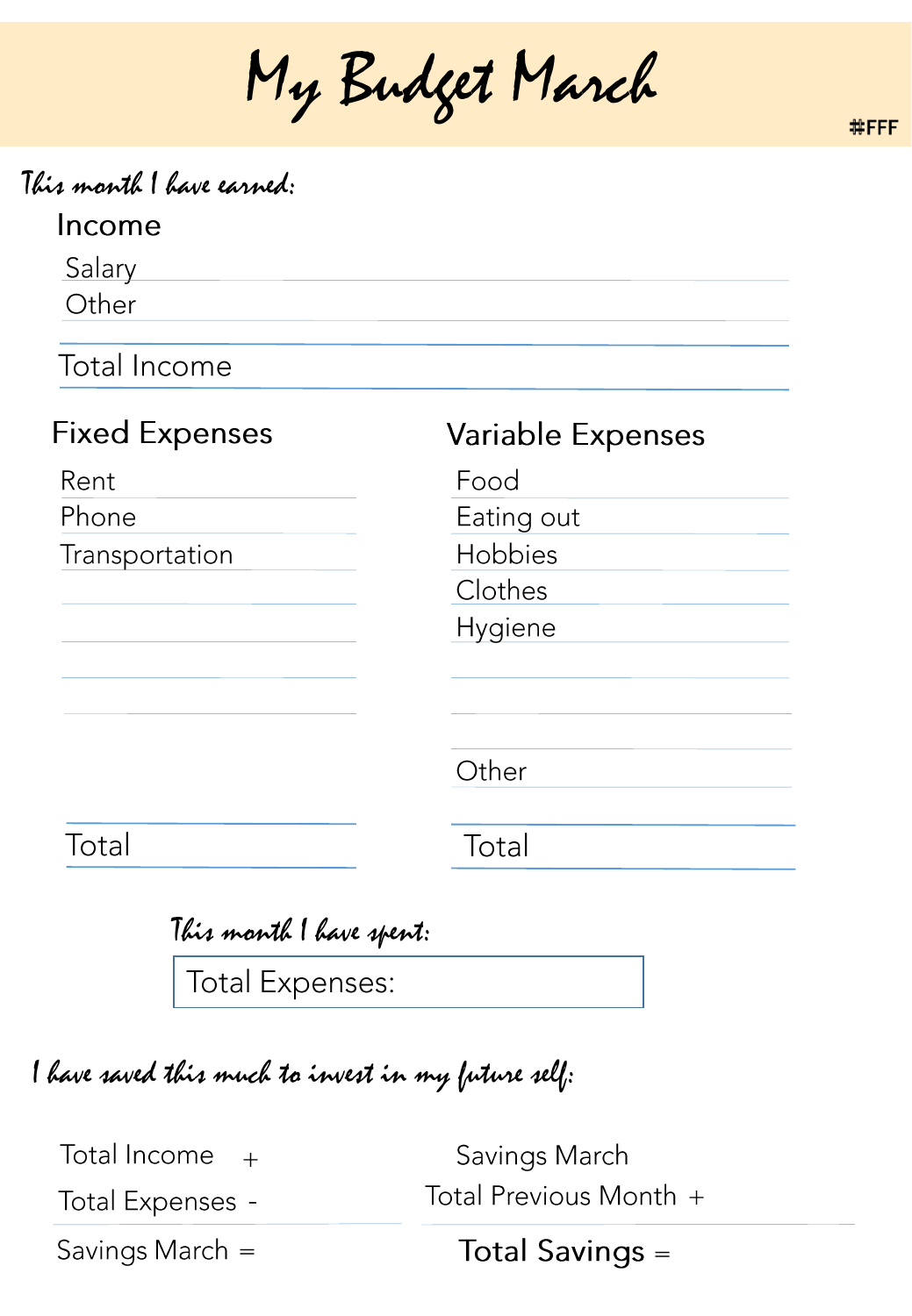Calculation Sheet March

| Food  | Eating out | Clothes        |
|-------|------------|----------------|
| Total | Total      | Total          |
| Total | Total      | Total<br>Other |

Total

Total

Total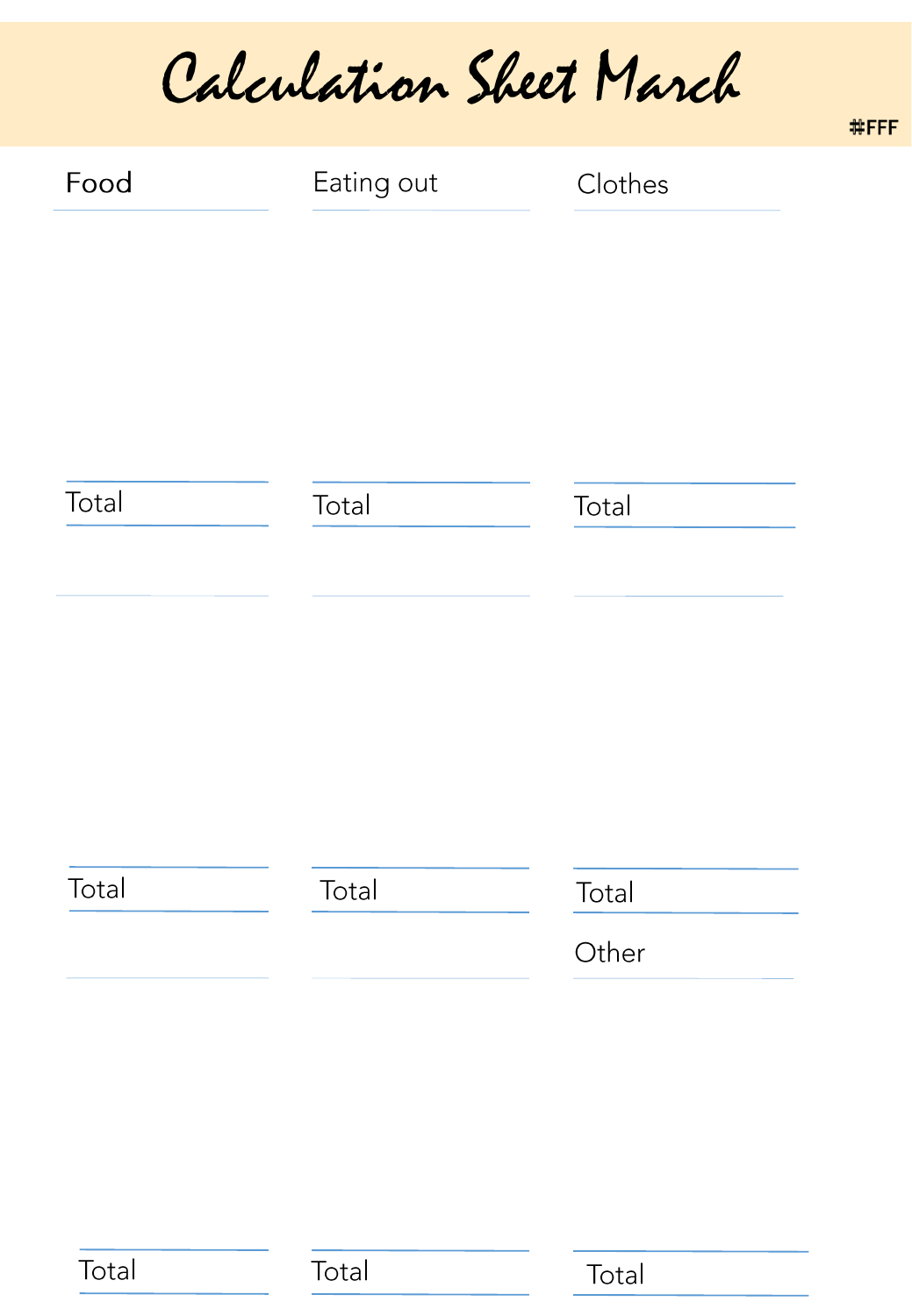My Budget April

| This month I have earned:<br>Income |                          |
|-------------------------------------|--------------------------|
| Salary                              |                          |
| Other                               |                          |
| Total Income                        |                          |
| <b>Fixed Expenses</b>               | <b>Variable Expenses</b> |
| Rent                                | Food                     |
| Phone                               | Eating out               |
| Transportation                      | Hobbies                  |
|                                     | Clothes                  |
|                                     | Hygiene                  |
|                                     |                          |
|                                     | Other                    |
| Total                               | Total                    |
|                                     |                          |

|                        | This month I have spent: |
|------------------------|--------------------------|
| $\sqrt{1+\frac{1}{2}}$ |                          |

Total Expenses:

I have saved this much to invest in my future self:

Total Income  $+$ 

**Total Expenses -**

Savings April Total Previous Month +

Savings April =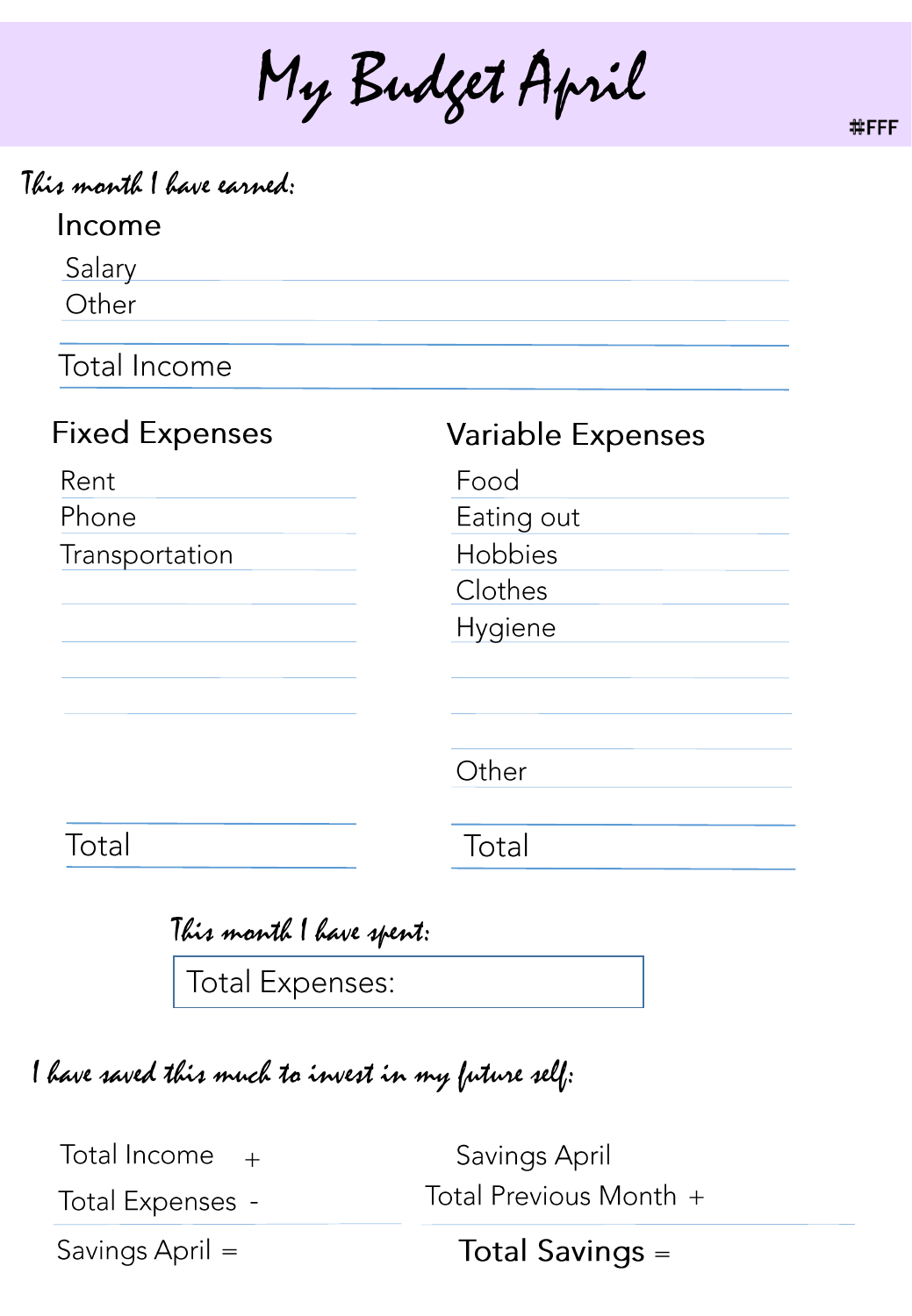Calculation Sheet April

| Food  | Eating out | Clothes |
|-------|------------|---------|
|       |            |         |
|       |            |         |
|       |            |         |
| Total | Total      | Total   |
|       |            |         |
|       |            |         |
|       |            |         |
|       |            |         |
|       |            |         |
| Total | Total      | Total   |
|       |            | Other   |

Total

Total

Total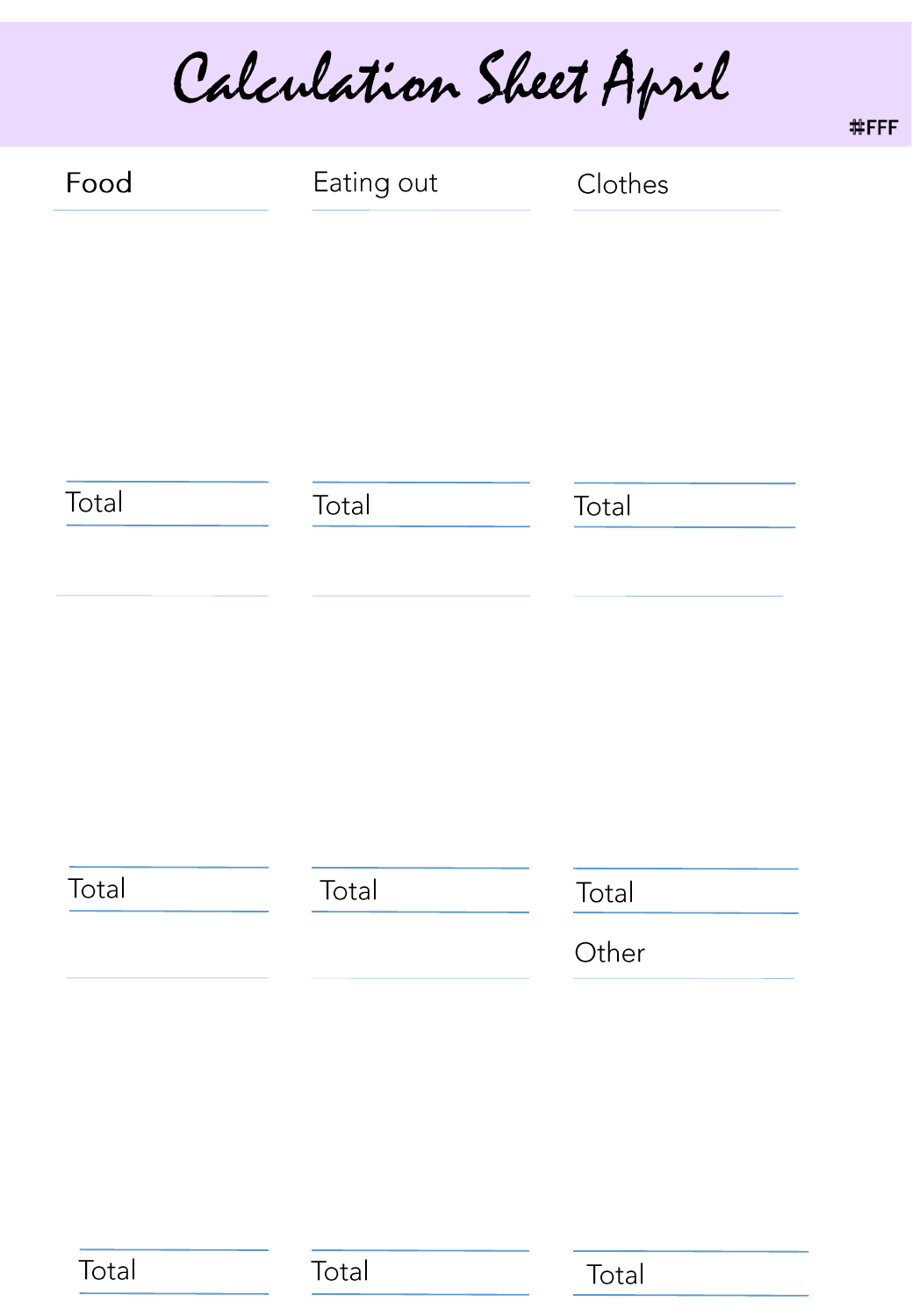My Budget May

| This month I have earned: |  |  |  |
|---------------------------|--|--|--|
|---------------------------|--|--|--|

### Income

Salary Other

**Total Income** 

| <b>Fixed Expenses</b> | <b>Variable Expenses</b> |
|-----------------------|--------------------------|
| Rent                  | Food                     |
| Phone                 | Eating out               |
| Transportation        | Hobbies                  |
|                       | Clothes                  |
|                       | Hygiene                  |
|                       |                          |
|                       |                          |
|                       | Other                    |
| Total                 | Total                    |
|                       |                          |

| This month I have spent: |  |  |
|--------------------------|--|--|
|                          |  |  |

Total Expenses:

I have saved this much to invest in my future self:

Total Income  $+$ 

**Total Expenses -**

Savings May Total Previous Month +

Savings May =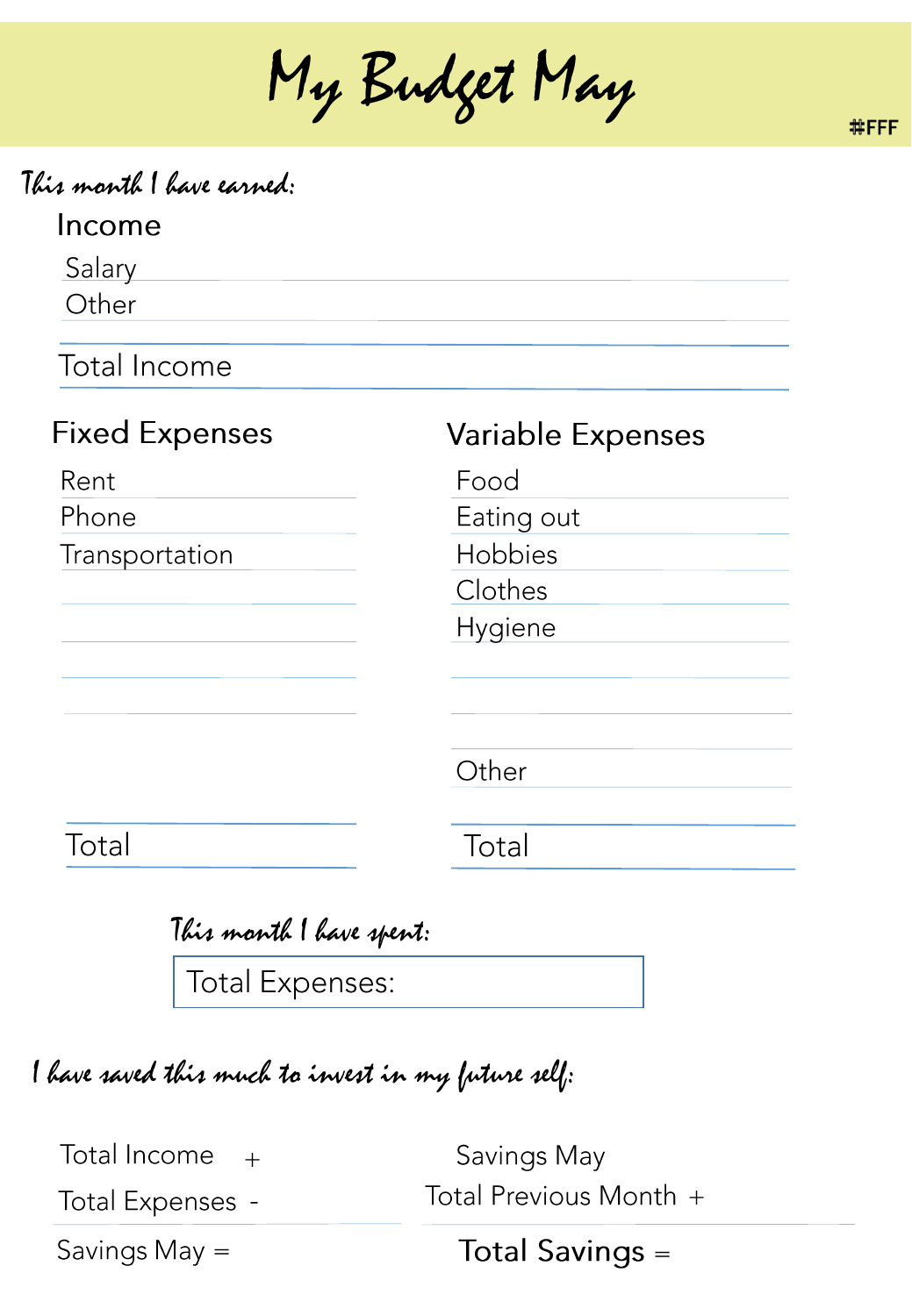Calculation Sheet May

| Food  | Eating out | Clothes |
|-------|------------|---------|
|       |            |         |
|       |            |         |
|       |            |         |
|       |            |         |
| Total | Total      | Total   |
|       |            |         |
|       |            |         |
|       |            |         |
|       |            |         |
|       |            |         |
| Total | Total      | Total   |
|       |            | Other   |

Total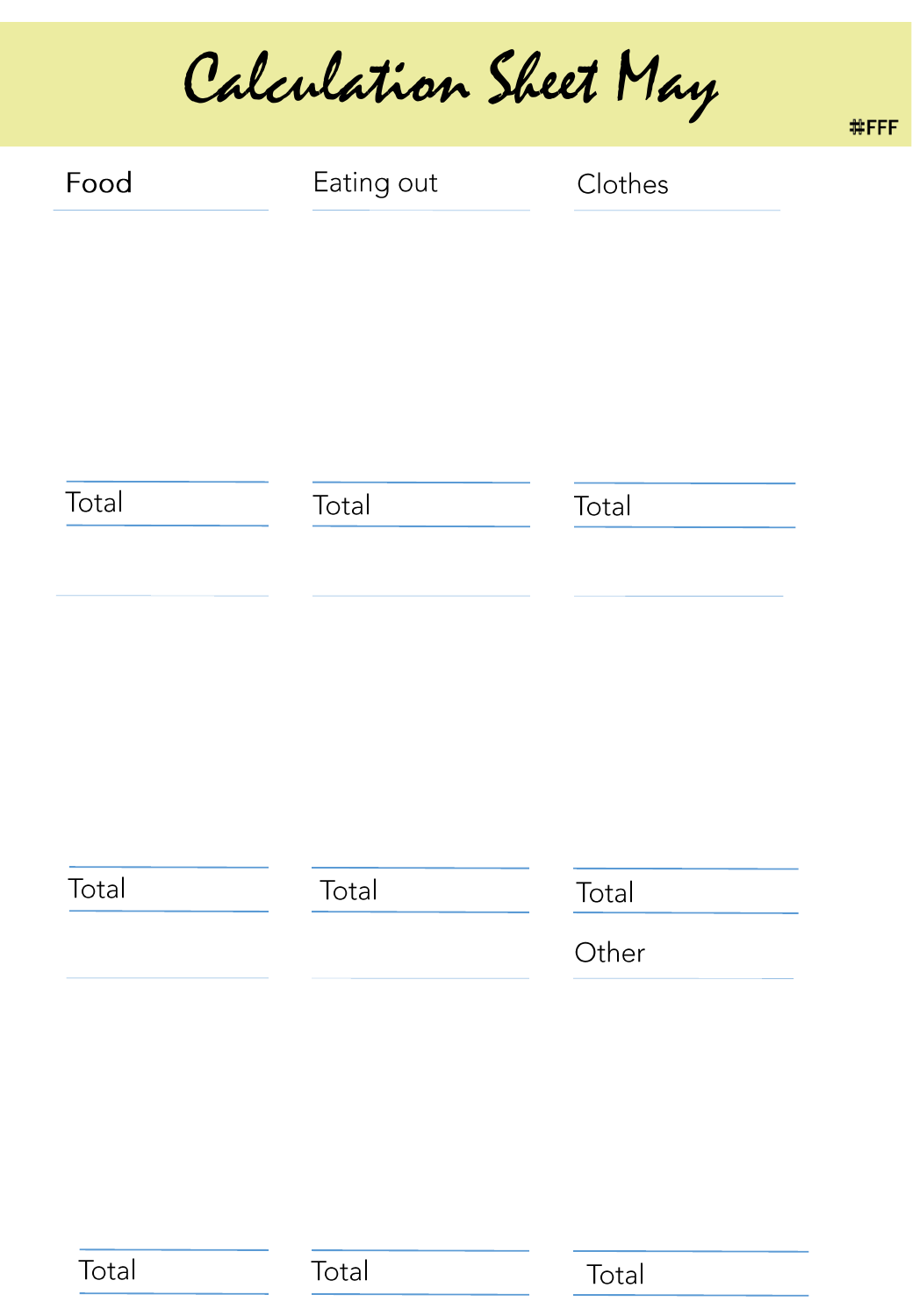My Budget June

| This month I have earned: |  |  |  |
|---------------------------|--|--|--|
|---------------------------|--|--|--|

### Income

Salary Other

**Total Income** 

| <b>Fixed Expenses</b> | <b>Variable Expenses</b> |
|-----------------------|--------------------------|
| Rent                  | Food                     |
| Phone                 | Eating out               |
| Transportation        | Hobbies                  |
|                       | Clothes                  |
|                       | Hygiene                  |
|                       |                          |
|                       |                          |
|                       | Other                    |
| Total                 | Total                    |
|                       |                          |

| This month I have spent: |  |  |
|--------------------------|--|--|
|                          |  |  |

**Total Expenses:** 

I have saved this much to invest in my future self:

Total Income  $+$ 

Total Expenses -

Savings June Total Previous Month +

Savings June =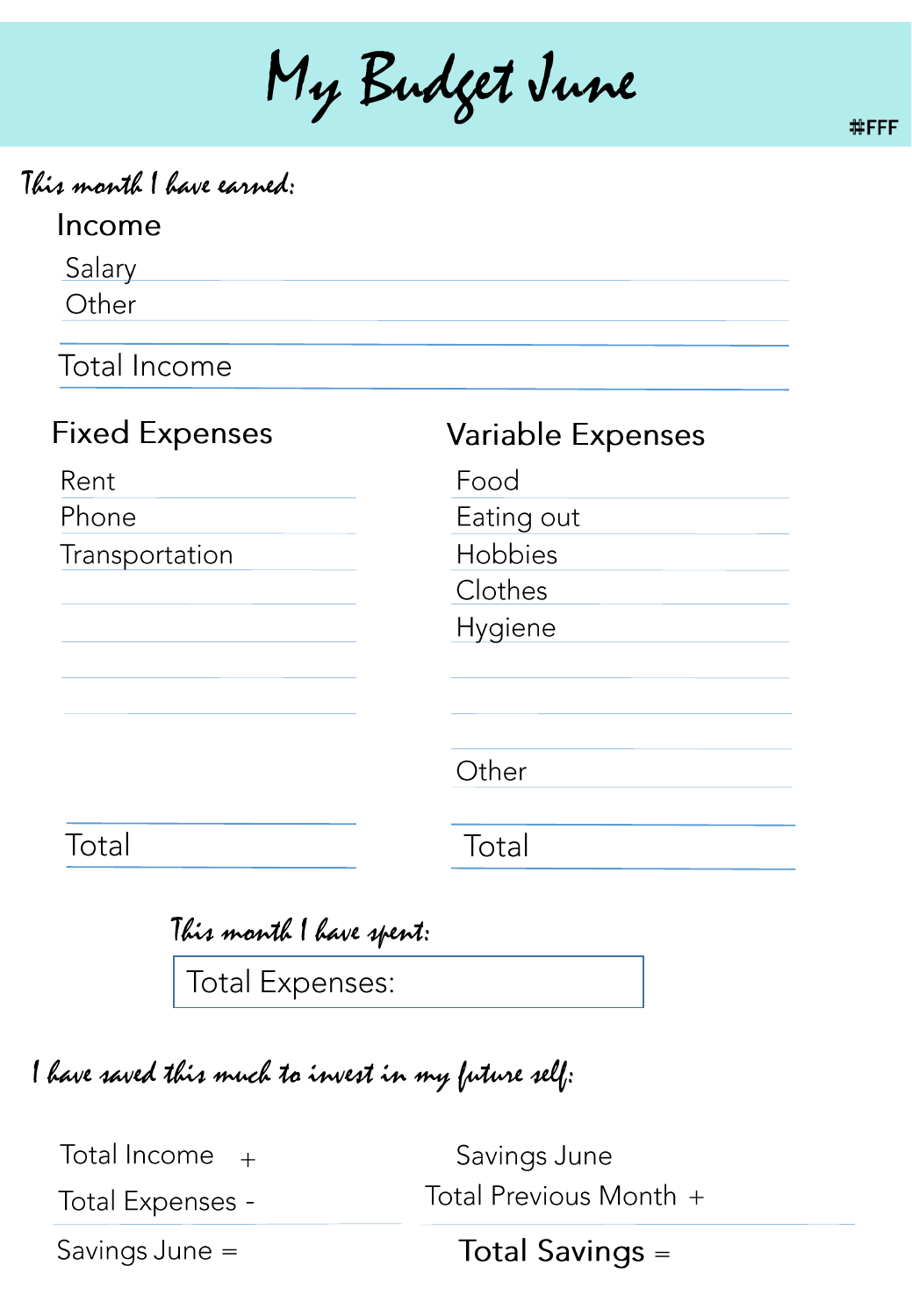Calculation Sheet June

| Food  | Eating out | Clothes        |
|-------|------------|----------------|
| Total | Total      | Total          |
|       |            |                |
|       |            |                |
| Total | Total      | Total<br>Other |

Total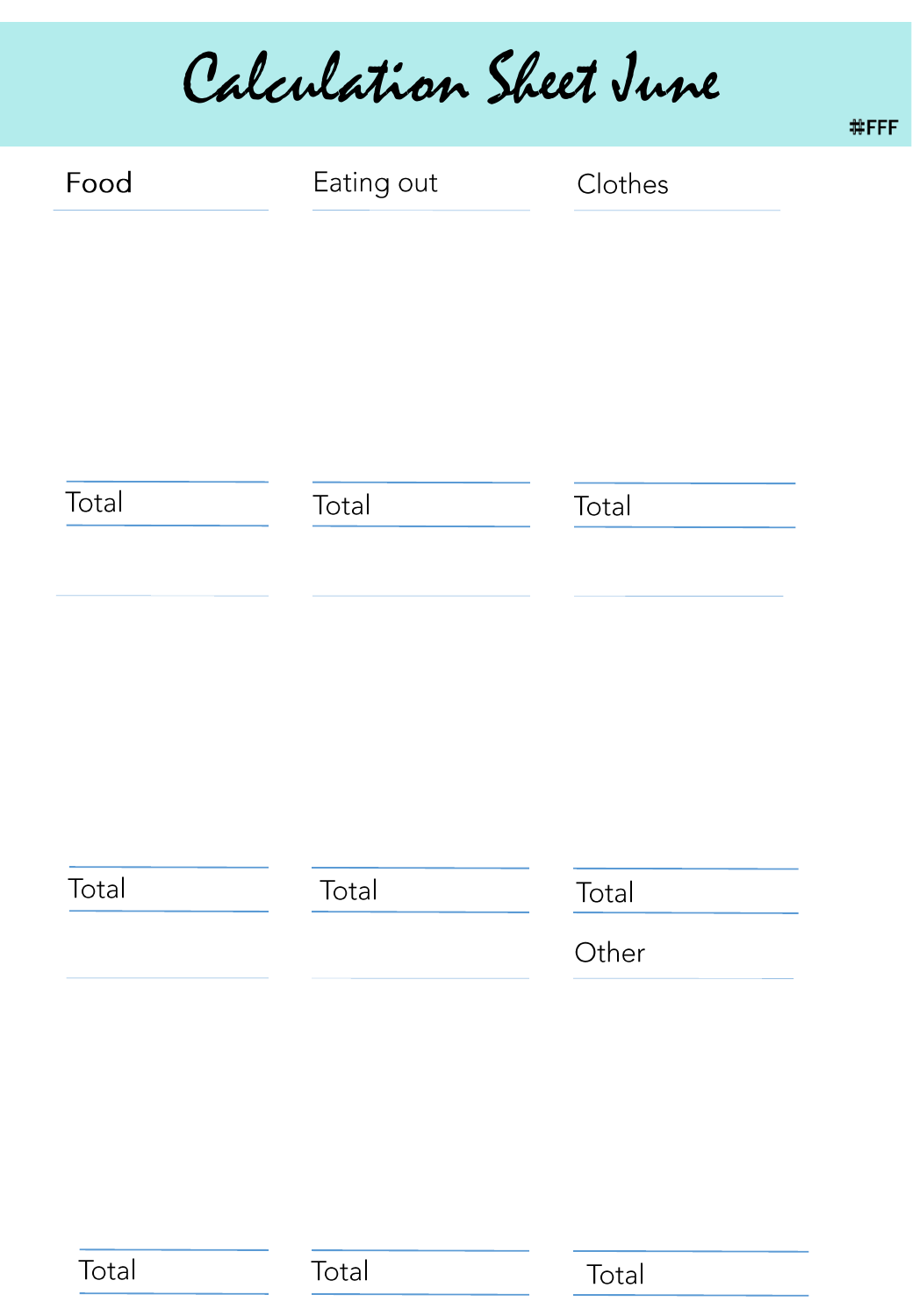My Budget July

| This month I have earned: |  |  |  |
|---------------------------|--|--|--|
|---------------------------|--|--|--|

### Income

Salary Other

**Total Income** 

| <b>Fixed Expenses</b> | <b>Variable Expenses</b> |
|-----------------------|--------------------------|
| Rent                  | Food                     |
| Phone                 | Eating out               |
| Transportation        | Hobbies                  |
|                       | Clothes                  |
|                       | Hygiene                  |
|                       |                          |
|                       | Other                    |
| Total                 | Total                    |

|  | This month I have spent: |  |
|--|--------------------------|--|
|  |                          |  |

**Total Expenses:** 

I have saved this much to invest in my future self:

Total Income  $+$ 

Total Expenses -

Savings July Total Previous Month +

Savings July =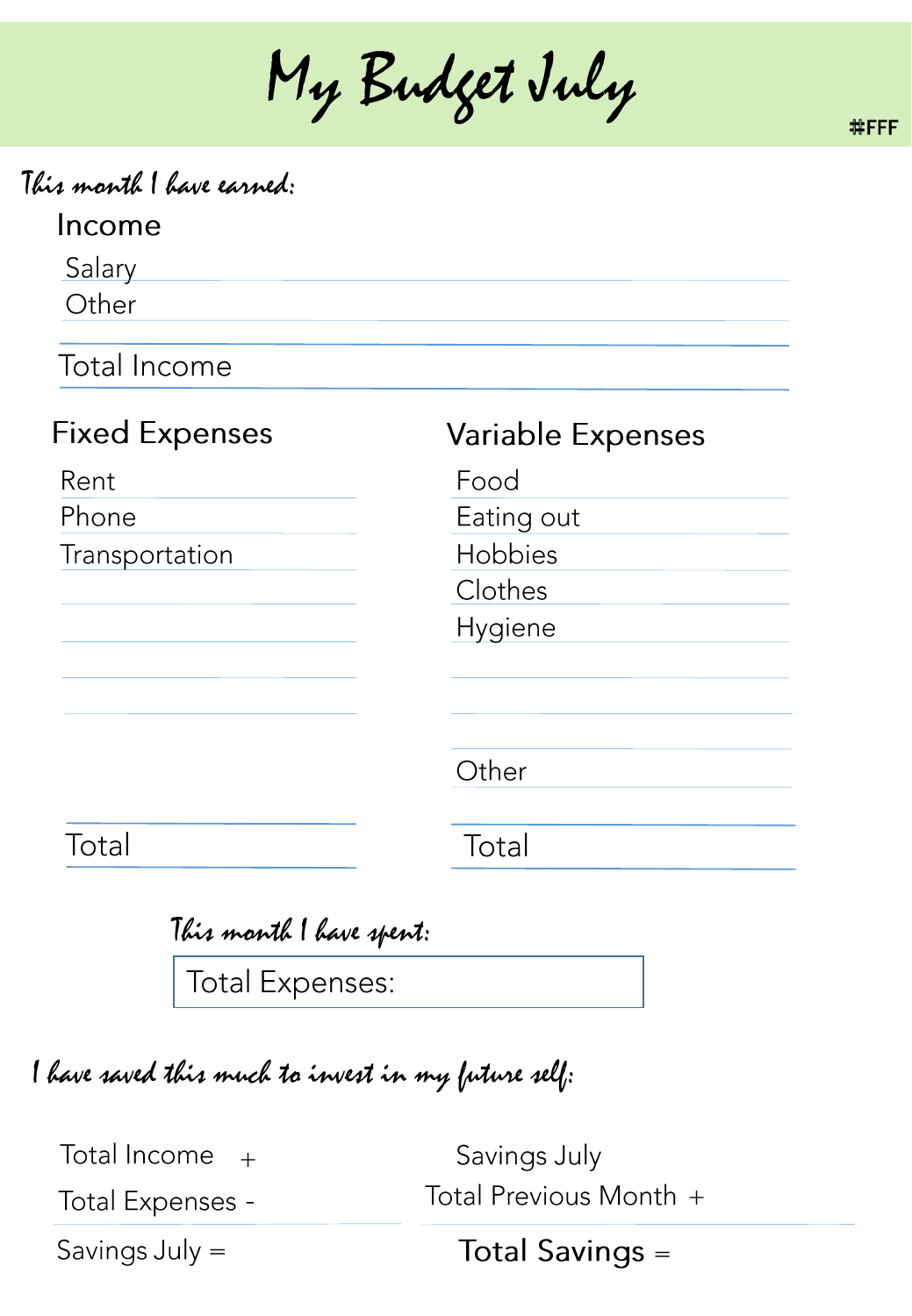Calculation Sheet July

| Food  | Eating out | Clothes |
|-------|------------|---------|
|       |            |         |
|       |            |         |
|       |            |         |
| Total | Total      | Total   |
|       |            |         |
|       |            |         |
|       |            |         |
|       |            |         |
| Total | Total      | Total   |
|       |            | Other   |

Total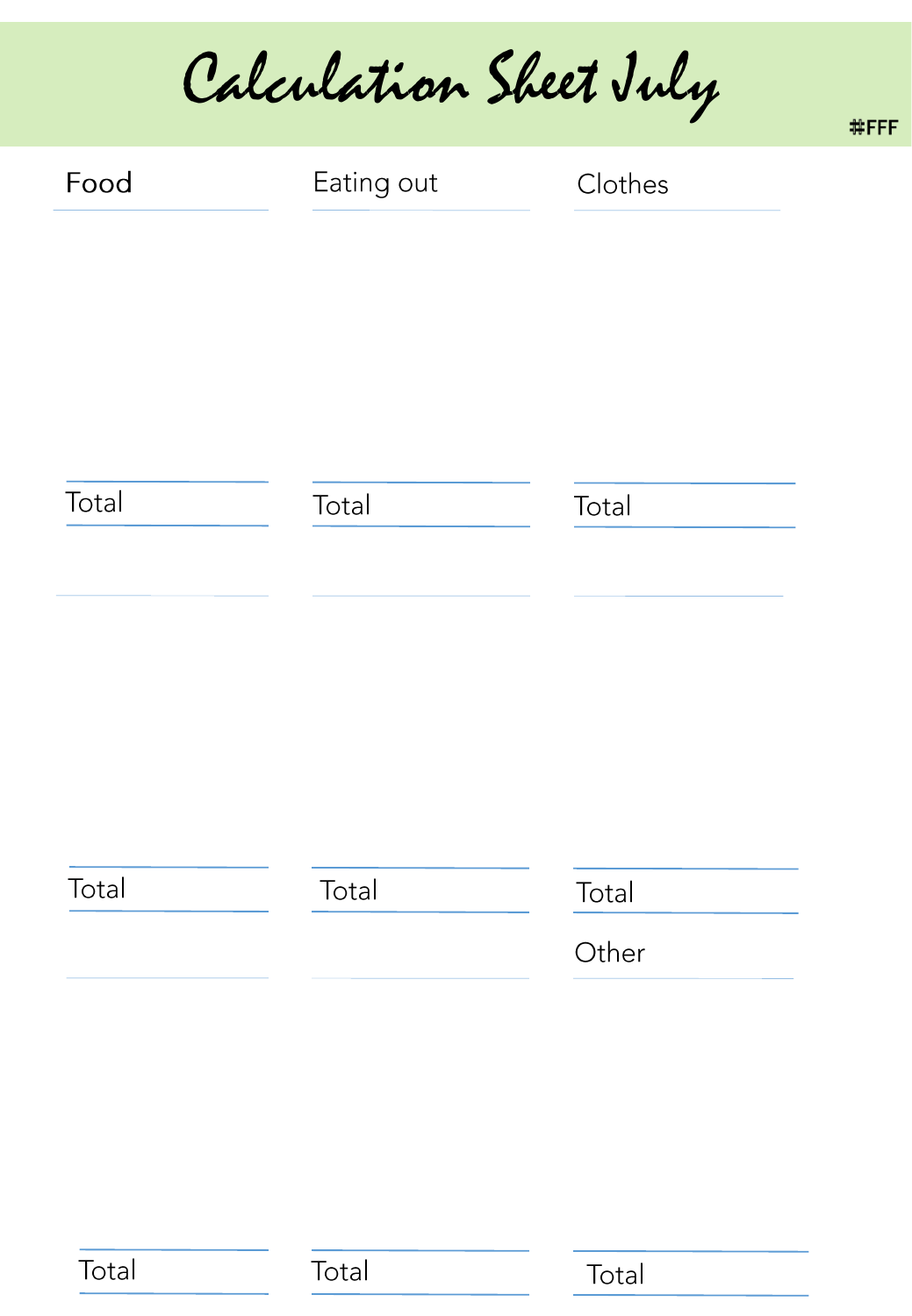My Budget August



### Income

Salary Other

Total Income

| <b>Variable Expenses</b> |
|--------------------------|
| Food                     |
| Eating out               |
| Hobbies                  |
| Clothes                  |
| Hygiene                  |
|                          |
|                          |
|                          |
| Other                    |
|                          |
| Total                    |
|                          |

| This month I have spent:            |  |  |
|-------------------------------------|--|--|
| $\sqrt{1 + \sqrt{1 + \frac{1}{2}}}$ |  |  |

Total Expenses:

I have saved this much to invest in my future self:

Total Income  $+$ 

Total Expenses -

Savings August Total Previous Month +

Savings August =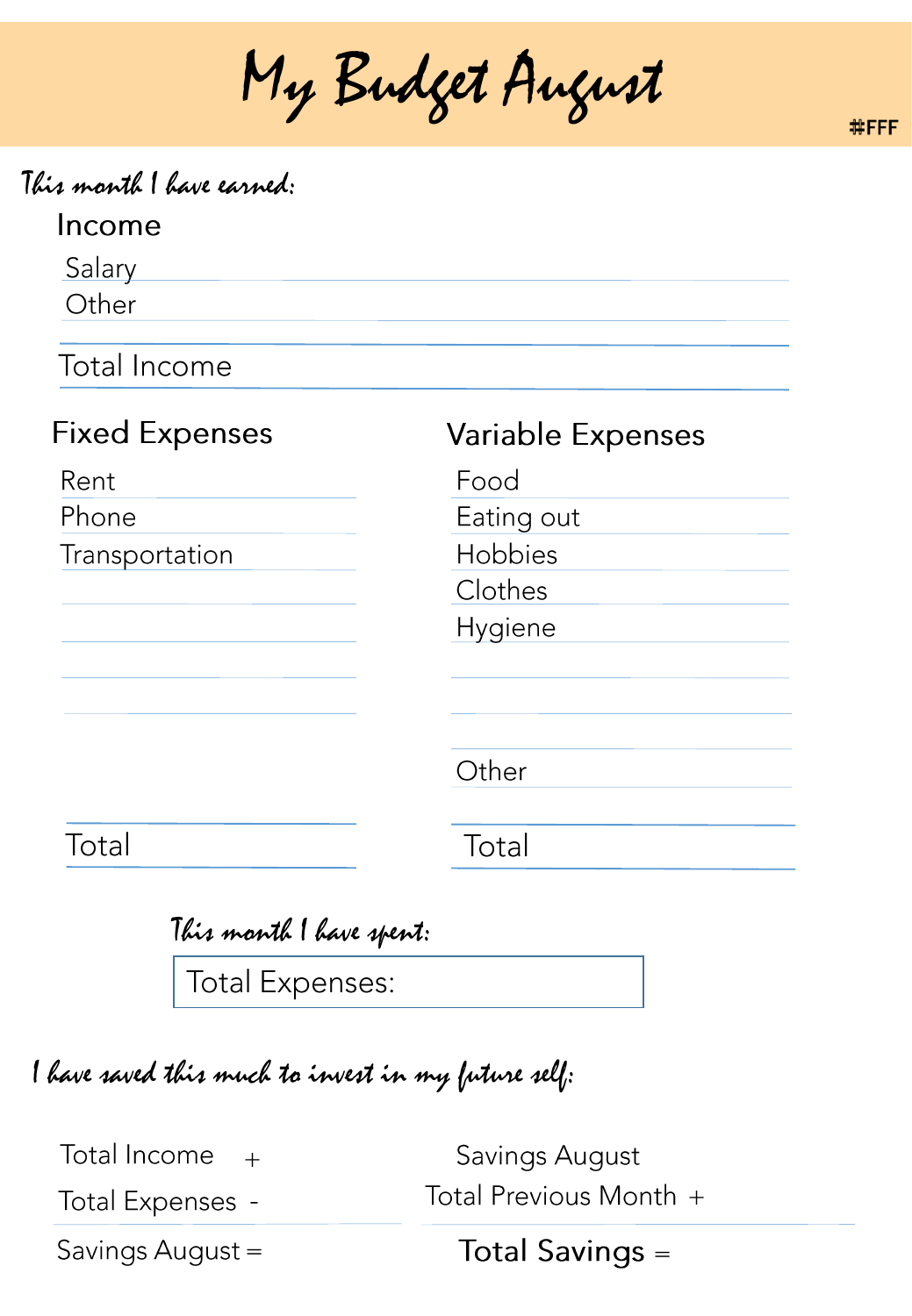Calculation Sheet August

| Food  | Eating out | Clothes |
|-------|------------|---------|
|       |            |         |
|       |            |         |
|       |            |         |
| Total | Total      | Total   |
|       |            |         |
|       |            |         |
|       |            |         |
|       |            |         |
|       |            |         |
| Total | Total      | Total   |
|       |            | Other   |

Total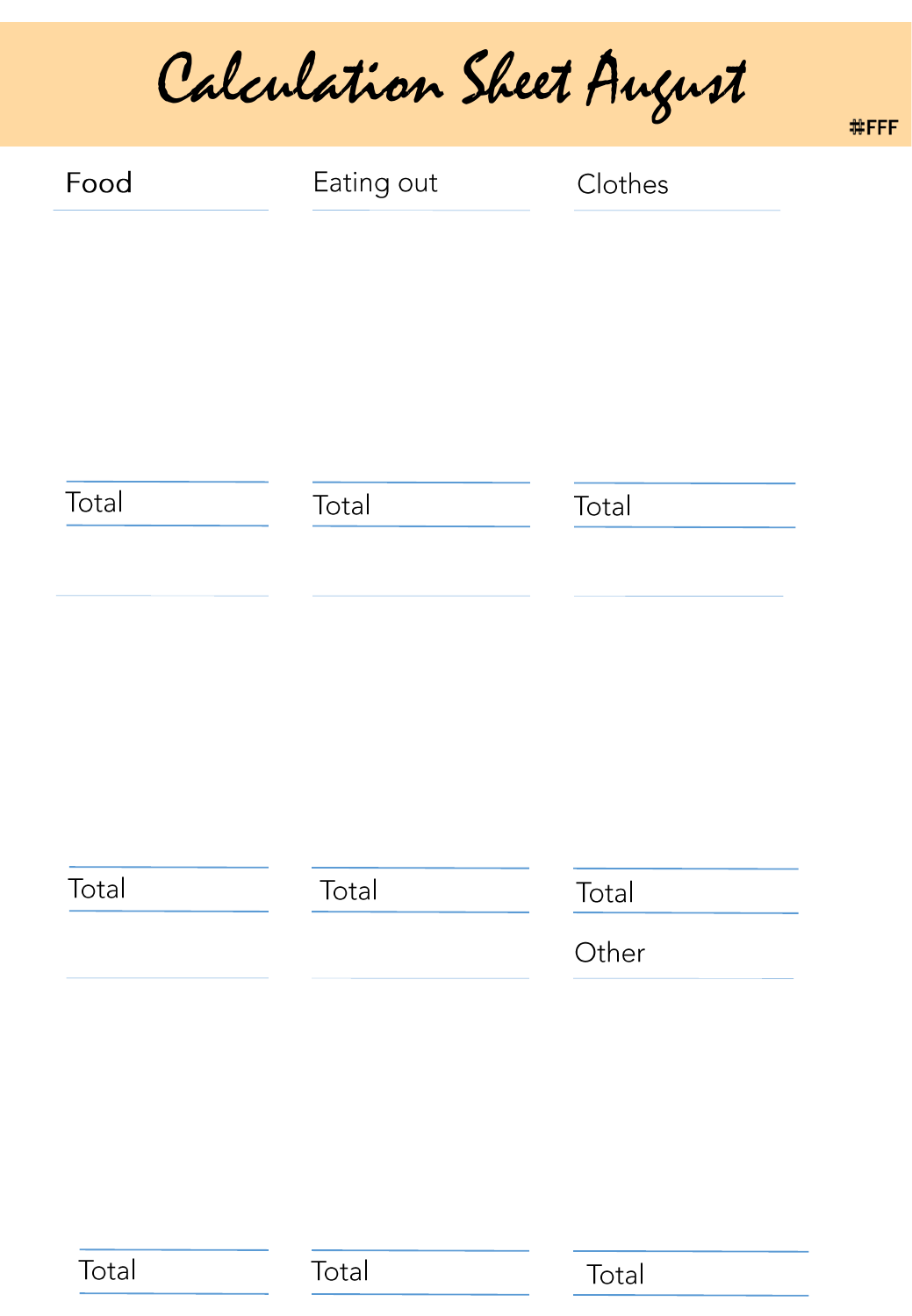My Budget September

#FFFF

| This month I have earned: |  |  |  |
|---------------------------|--|--|--|
|---------------------------|--|--|--|

| Income |  |
|--------|--|
|--------|--|

Salary Other

Total Income

| <b>Fixed Expenses</b> | <b>Variable Expenses</b> |
|-----------------------|--------------------------|
| Rent                  | Food                     |
| Phone                 | Eating out               |
| Transportation        | Hobbies                  |
|                       | Clothes                  |
|                       | Hygiene                  |
|                       |                          |
|                       |                          |
|                       |                          |
|                       | Other                    |
|                       |                          |
| Total                 | Total                    |

|                           | This month I have spent: |  |
|---------------------------|--------------------------|--|
| $\sqrt{2}$ and $\sqrt{2}$ |                          |  |

Total Expenses:

I have saved this much to invest in my future self:

Total Income  $+$ 

Total Expenses -

Savings September Total Previous Month +

Savings September =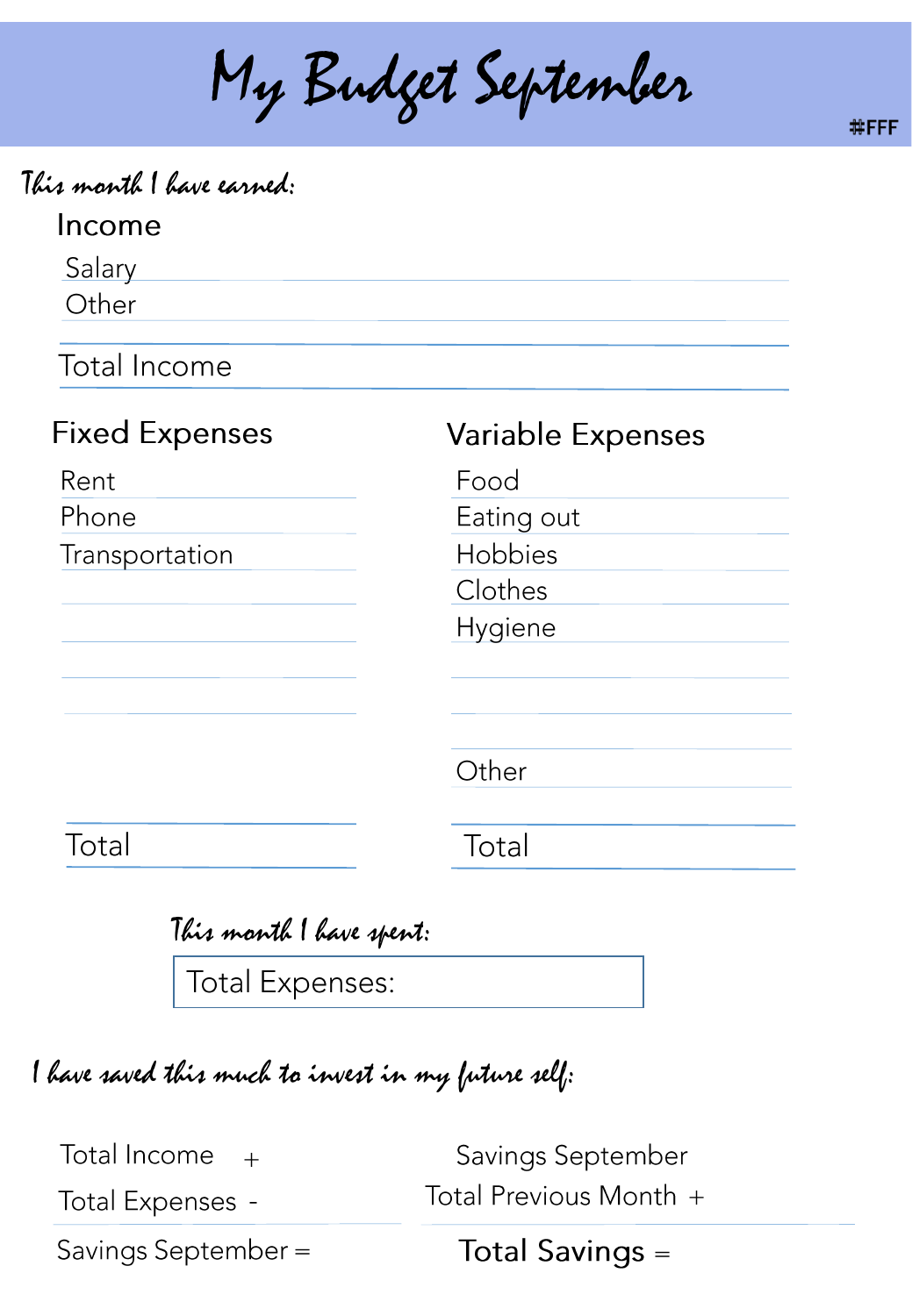Calculation Sheet September

| Food  | Eating out | Clothes |
|-------|------------|---------|
|       |            |         |
|       |            |         |
|       |            |         |
| Total | Total      | Total   |
|       |            |         |
|       |            |         |
|       |            |         |
|       |            |         |
| Total | Total      | Total   |
|       |            | Other   |

Total

Total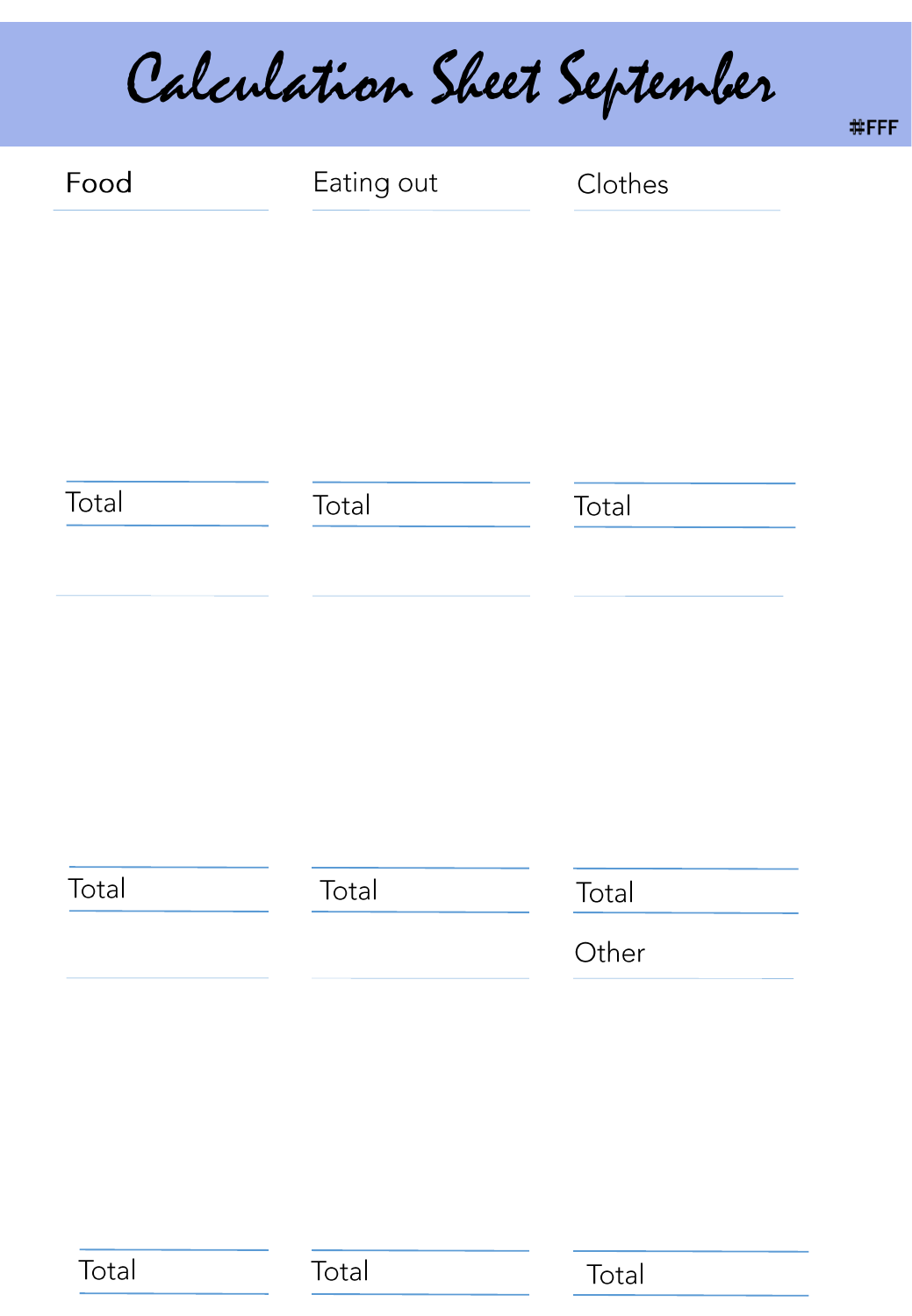My Budget October

This month I have earned:

# Income

Salary Other

Total Income

| <b>Fixed Expenses</b> | <b>Variable Expenses</b> |
|-----------------------|--------------------------|
| Rent                  | Food                     |
| Phone                 | Eating out               |
| Transportation        | Hobbies                  |
|                       | Clothes                  |
|                       | Hygiene                  |
|                       |                          |
|                       |                          |
|                       | Other                    |
| Total                 | Total                    |
|                       |                          |

|  | This month I have spent: |
|--|--------------------------|
|  |                          |

Total Expenses:

I have saved this much to invest in my future self:

Total Income  $+$ 

Total Expenses -

Savings October Total Previous Month +

Savings October =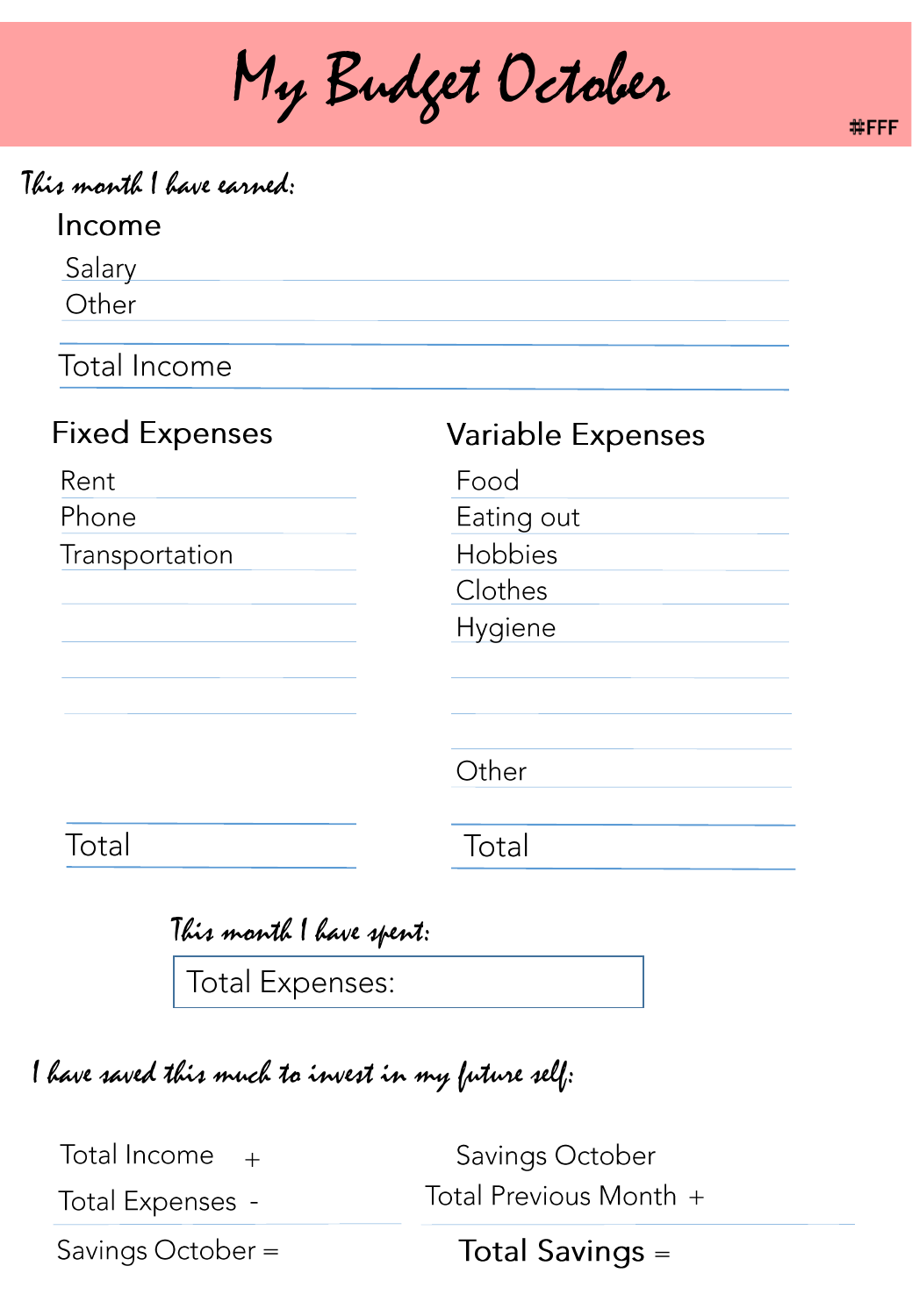Calculation Sheet October

| Food  | Eating out | Clothes |
|-------|------------|---------|
|       |            |         |
|       |            |         |
|       |            |         |
| Total | Total      | Total   |
|       |            |         |
|       |            |         |
|       |            |         |
|       |            |         |
| Total | Total      | Total   |
|       |            | Other   |
|       |            |         |

Total

Total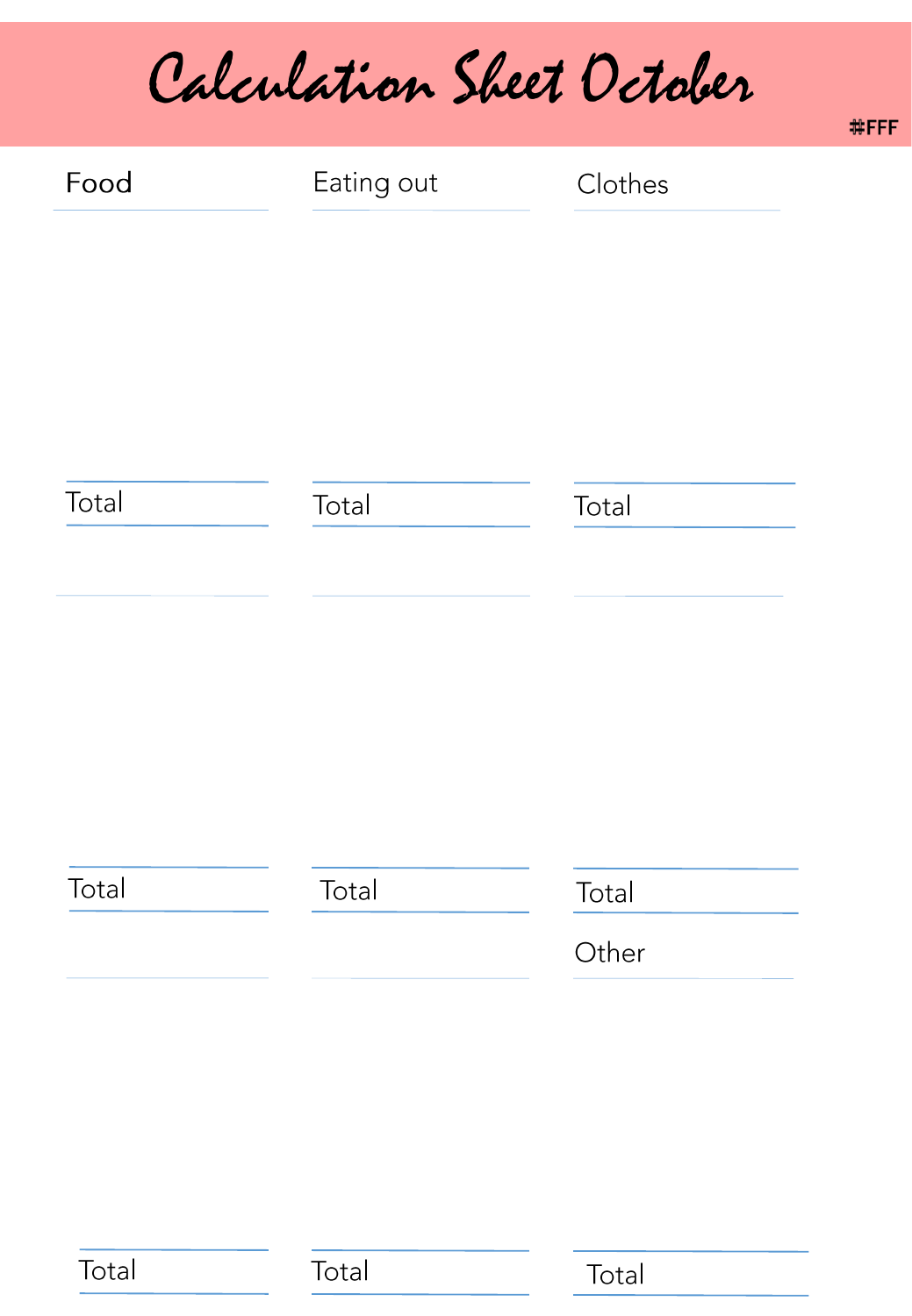My Budget November

| <u>Income</u>         |                          |
|-----------------------|--------------------------|
| Salary                |                          |
| Other                 |                          |
| Total Income          |                          |
| <b>Fixed Expenses</b> | <b>Variable Expenses</b> |
| Rent                  | Food                     |
| Phone                 | Eating out               |
| Transportation        | Hobbies                  |
|                       | Clothes                  |
|                       | Hygiene                  |
|                       |                          |
|                       | Other                    |
| Total                 | Total                    |

| This month I have spent: |
|--------------------------|
| Total Expenses:          |

I have saved this much to invest in my future self:

Total Income  $+$ 

This month I have earned:

Total Expenses -

Savings November Total Previous Month +

Savings November=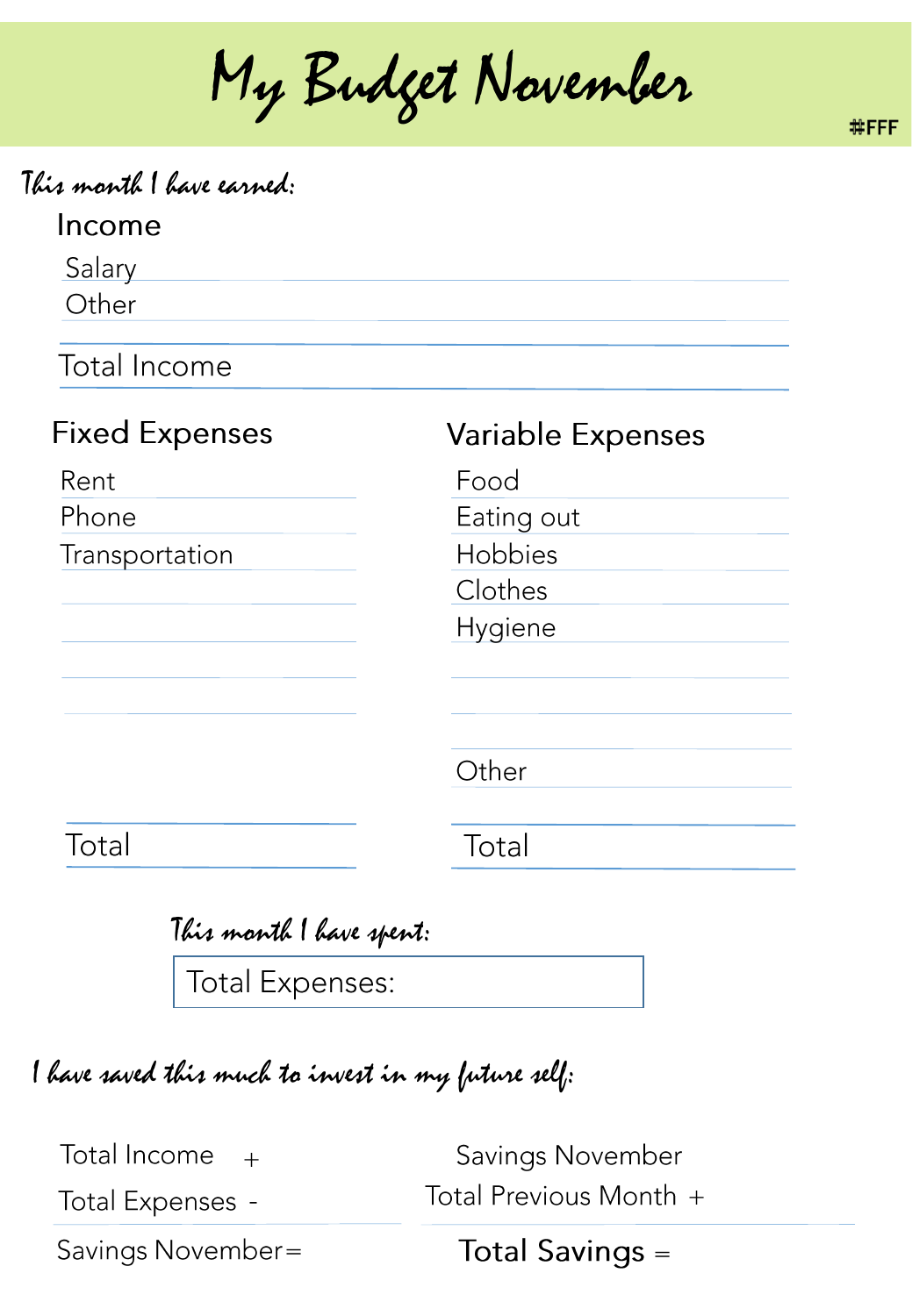Calculation Sheet November

| Food  | Eating out | Clothes |
|-------|------------|---------|
|       |            |         |
|       |            |         |
|       |            |         |
|       |            |         |
| Total | Total      | Total   |
|       |            |         |
|       |            |         |
|       |            |         |
|       |            |         |
|       |            |         |
| Total | Total      | Total   |
|       |            | Other   |

Total

Total

Total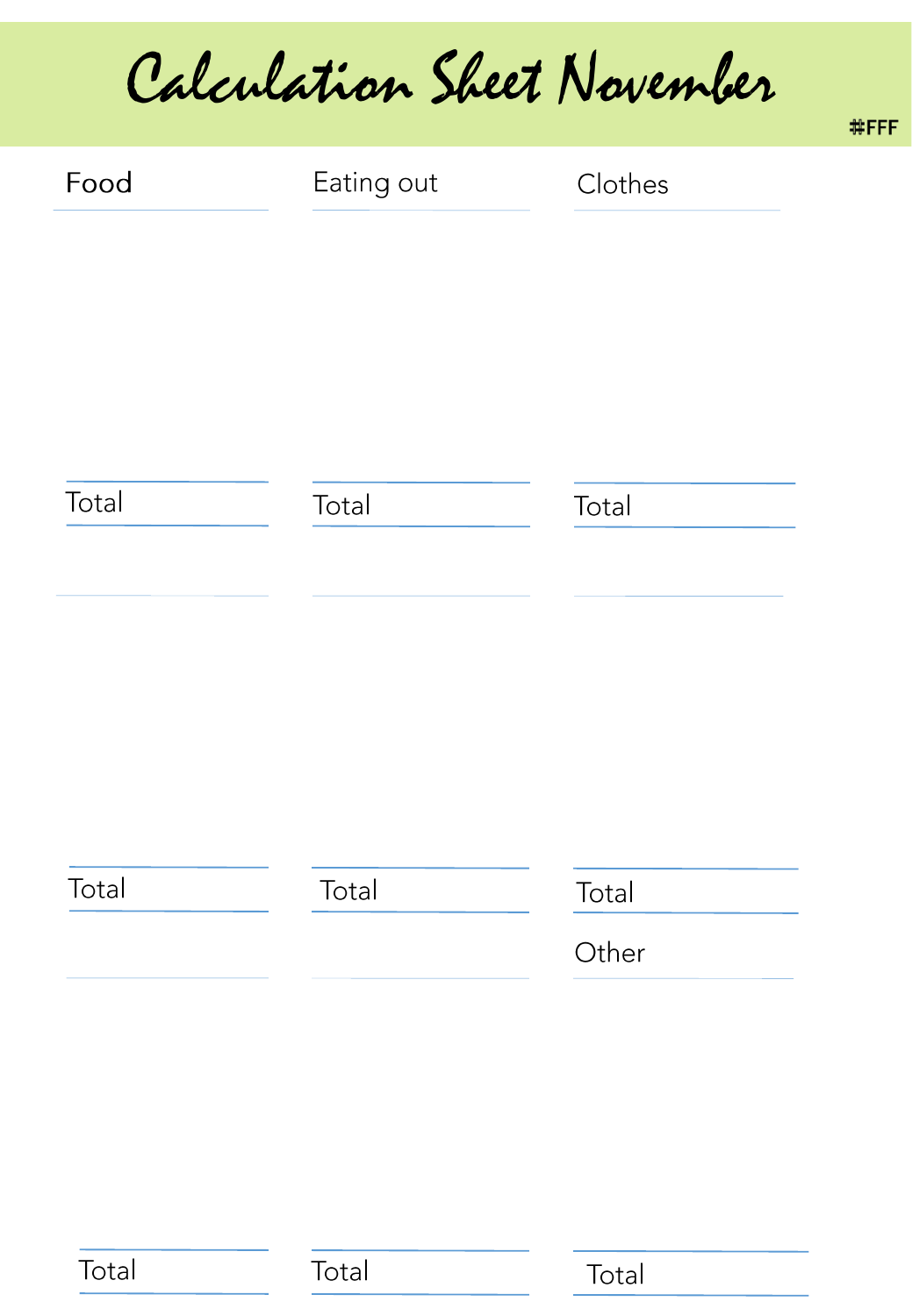My Budget December

| This month I have earned: |                          |
|---------------------------|--------------------------|
| Income                    |                          |
| Salary                    |                          |
| Other                     |                          |
| <b>Total Income</b>       |                          |
| <b>Fixed Expenses</b>     | <b>Variable Expenses</b> |
| Rent                      | Food                     |
| Phone                     | Eating out               |
| Transportation            | Hobbies                  |
|                           | Clothes                  |
|                           | <b>Hygiene</b>           |
|                           |                          |
|                           |                          |
|                           | Other                    |
| Total                     | Total                    |

| This month I have spent: |
|--------------------------|
| Total Expenses:          |

I have saved this much to invest in my future self:

Total Income  $+$ 

**Total Expenses -**

Savings December Total Previous Month +

Savings December=